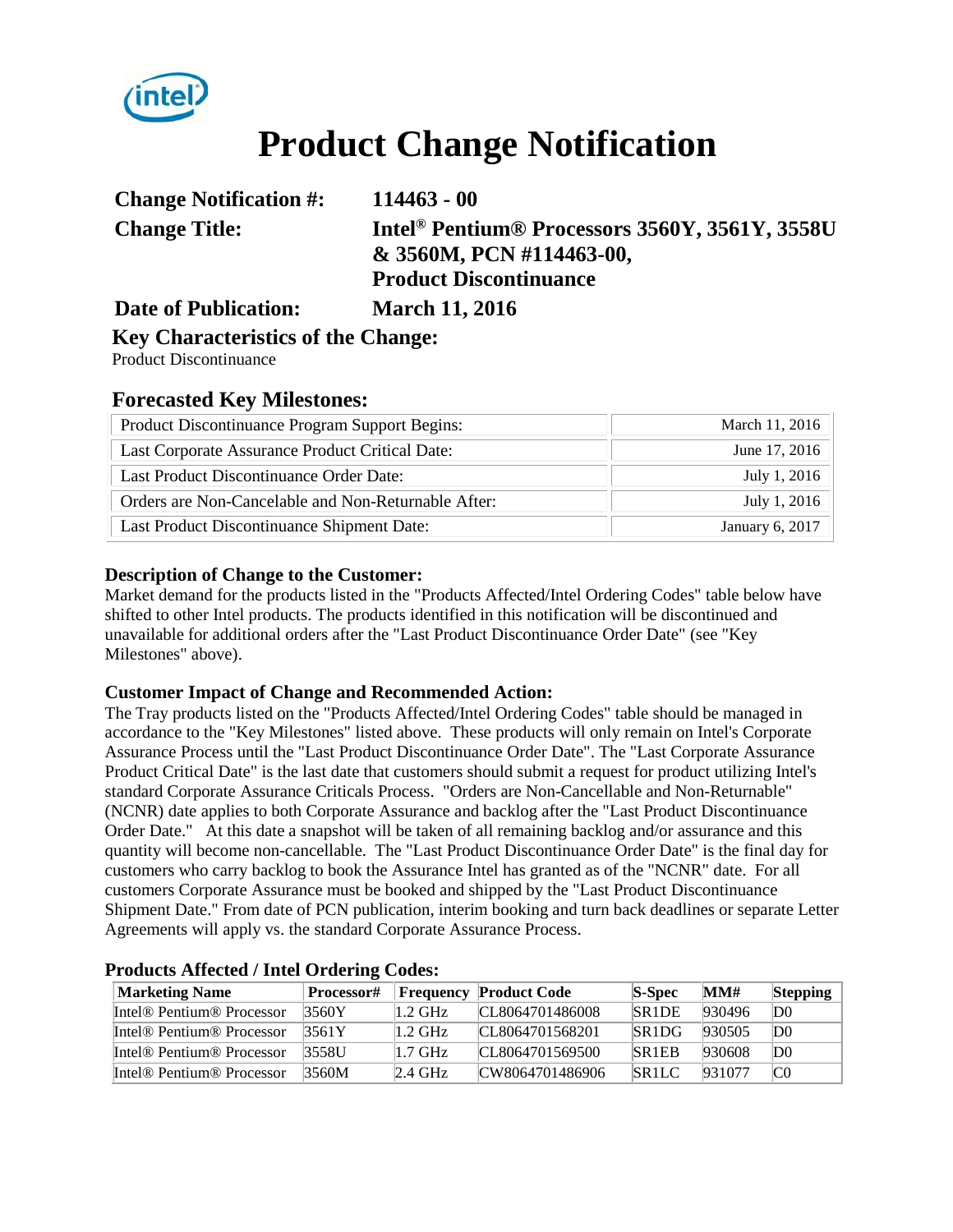**PCN Revision History: Date of Revision: Revision Number: Reason:** March 11, 2016 00 00 Originally Published PCN



## **Product Change Notification #114463 - 00**

**INFORMATION IN THIS DOCUMENT IS PROVIDED IN CONNECTION WITH INTEL PRODUCTS. NO LICENSE, EXPRESS OR IMPLIED, BY ESTOPPEL OR OTHERWISE, TO ANY INTELLECTUAL PROPERTY RIGHTS IS GRANTED BY THIS DOCUMENT. EXCEPT AS PROVIDED IN INTEL'S TERMS AND CONDITIONS OF SALE FOR SUCH PRODUCTS, INTEL ASSUMES NO LIABILITY WHATSOEVER AND INTEL DISCLAIMS ANY EXPRESS OR IMPLIED WARRANTY, RELATING TO SALE AND/OR USE OF INTEL PRODUCTS INCLUDING LIABILITY OR WARRANTIES RELATING TO FITNESS FOR A PARTICULAR PURPOSE, MERCHANTABILITY, OR INFRINGEMENT OF ANY PATENT, COPYRIGHT OR OTHER INTELLECTUAL PROPERTY RIGHT.** 

A "Mission Critical Application" is any application in which failure of the Intel Product could result, directly or indirectly, in personal injury or death. SHOULD YOU PURCHASE OR USE INTEL'S PRODUCTS FOR ANY SUCH MISSION CRITICAL APPLICATION, YOU SHALL INDEMNIFY AND HOLD INTEL AND ITS SUBSIDIARIES, SUBCONTRACTORS AND AFFILIATES, AND THE DIRECTORS, OFFICERS, AND EMPLOYEES OF EACH, HARMLESS AGAINST ALL CLAIMS COSTS, DAMAGES, AND EXPENSES AND REASONABLE ATTORNEYS' FEES ARISING OUT OF, DIRECTLY OR INDIRECTLY, ANY CLAIM OF PRODUCT LIABILITY, PERSONAL INJURY, OR DEATH ARISING IN ANY WAY OUT OF SUCH MISSION CRITICAL APPLICATION, WHETHER OR NOT INTEL OR ITS SUBCONTRACTOR WAS NEGLIGENT IN THE DESIGN, MANUFACTURE, OR WARNING OF THE INTEL PRODUCT OR ANY OF ITS PARTS.

Intel may make changes to specifications and product descriptions at any time, without notice. Designers must not rely on the absence or characteristics of any features or instructions marked "reserved" or "undefined". Intel reserves these for future definition and shall have no responsibility whatsoever for conflicts or incompatibilities arising from future changes to them. The information here is subject to change without notice. Do not finalize a design with this information.

The products described in this document may contain design defects or errors known as errata which may cause the product to deviate from published specifications. Current characterized errata are available on request.

Should you have any issues with the timeline or content of this change, please contact the Intel Representative(s) for your geographic location listed below. No response from customers will be deemed as acceptance of the change and the change will be implemented pursuant to the key milestones set forth in this attached PCN.

**Americas Contact:** [asmo.pcn@intel.com](mailto:asmo.pcn@intel.com) **Asia/PRC Pacific Contact:** [apacgccb@intel.com](mailto:apacgccb@intel.com) **Europe Email:** [eccb@intel.com](mailto:eccb@intel.com) **Japan Email:** [jccb.ijkk@intel.com](mailto:jccb.ijkk@intel.com)

#### **Copyright © Intel Corporation 2016. Other names and brands may be claimed as the property of others.**

BunnyPeople, Celeron, Celeron Inside, Centrino, Centrino Inside, Cilk, Core Inside, i960, Intel, the Intel logo, Intel AppUp, Intel Atom, Intel Atom Inside, Intel Core, Intel Inside, Intel Insider, the Intel Inside logo, Intel NetBurst, Intel NetMerge, Intel NetStructure, Intel SingleDriver, Intel SpeedStep, Intel Sponsors of Tomorrow, the Intel Sponsors of Tomorrow logo, Intel StrataFlash, Intel vPro, Intel XScale, InTru, the InTru logo, the InTru Inside logo, InTru soundmark, Itanium, Itanium Inside, MCS, MMX, Moblin, Pentium, Pentium Inside, Puma, skoool, the skoool logo, Sound Mark, The Creators Project, The Journey Inside, Thunderbolt, vPro Inside, VTune, Xeon, and Xeon Inside are trademarks of Intel Corporation in the U.S. and/or other countries.